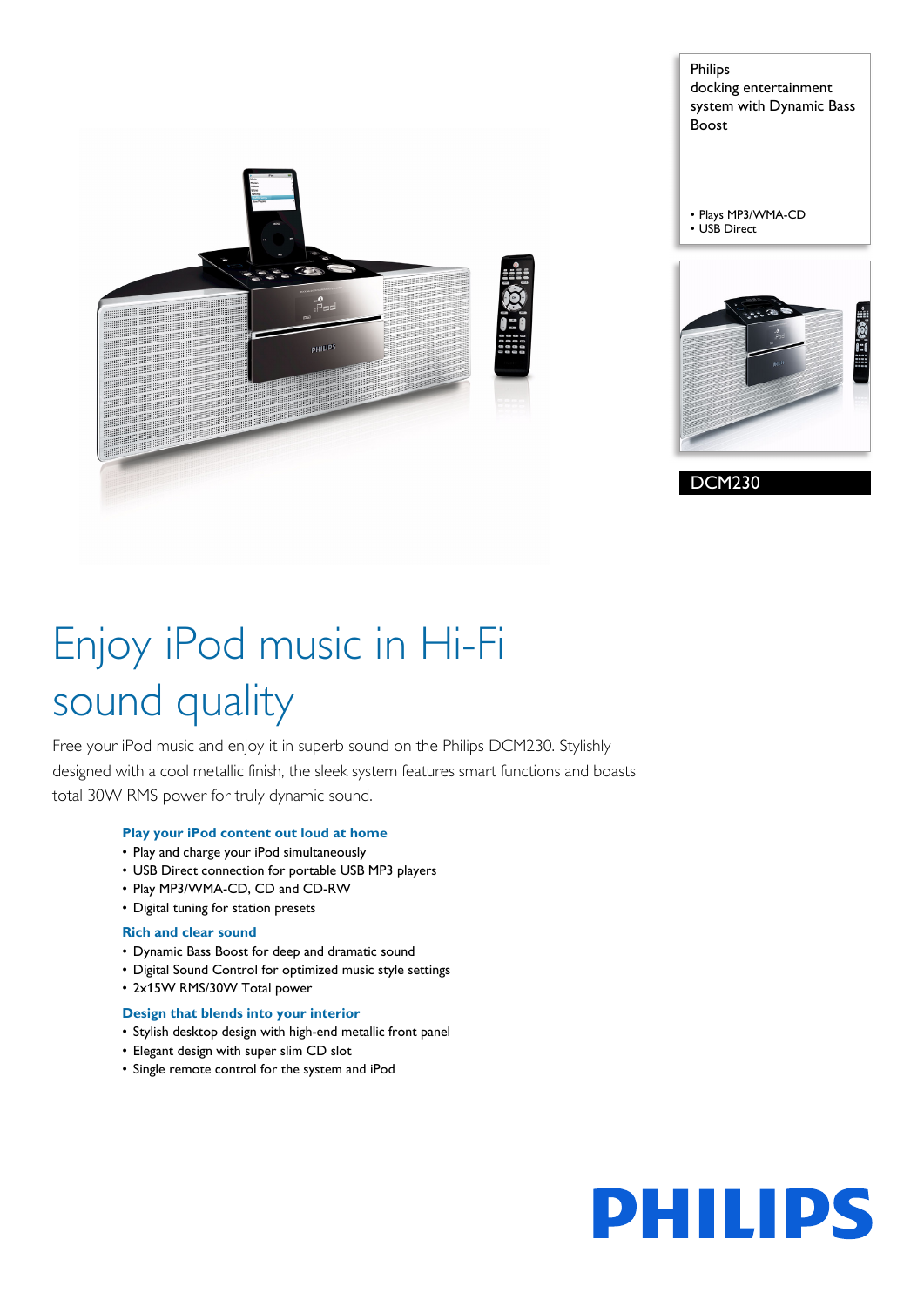# **Highlights**

### **Play and charge your iPod**

Enjoy your favorite MP3 music while charging your iPod! The dock lets you connect your iPod directly to the Docking entertainment system so you can listen to your favorite music in superb sound. It also charges your iPod while it plays so you can enjoy your music and not have to worry about your iPod battery running out. Use the remote control to navigate, select and playback the music stored on your iPod. The Docking entertainment system automatically charges your iPod while it is docked.

## **USB Direct connection**

With the USB Direct mode, simply plug in your USB device to the USB port on your Philips device and your digital music will be played directly from the Philips device.

# **Dynamic Bass Boost**

Dynamic Bass Boost maximizes your music enjoyment by emphasizing the bass content of the music throughout the range of volume settings - from low to high – at the touch of a button! Bottom-end bass frequencies usually get lost when the volume is set at a low level. To counteract this, Dynamic Bass Boost can be switched on to boost bass levels, so you can

enjoy consistent sound even when you turn down the volume.

# **Digital Sound Control**

Digital Sound Control offers you a choice of pre-set Jazz, Rock, Pop and Classic controls you can use to optimise the frequency ranges for different musical styles. Each mode uses graphic equalizing technology to automatically adjust the sound balance and enhance the most important sound frequencies in your chosen music style. Ultimately, Digital Sound Control makes it easy for you get the most out of your music by precisely adjusting the sound balance to match the type of music you are playing.